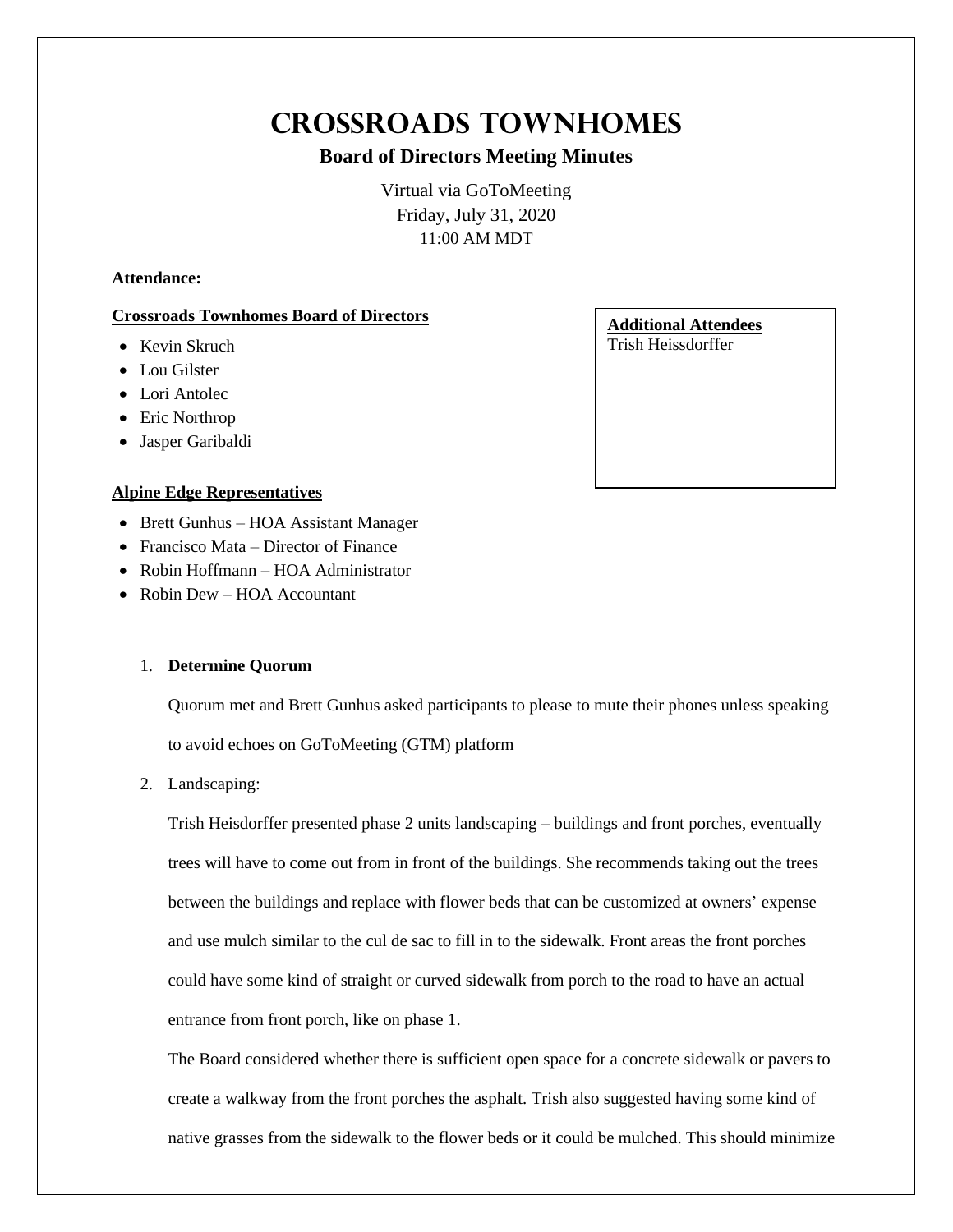resources. Flower beds should be native to reduce water use but doesn't know how to start the plantings though without water. A lot of the column skirts on the porches are hanging off the concrete. The skirt adds no value and if it is part of the sidewalk, we could make the concrete align with sidewalk. Then fix front porch skirt area where they hang over.

The Board considered phasing the project to remove the trees this year and do the flower beds starting in early spring next year.

Kevin Skruch stated the Board needs to get a feel for finances, but do we keep Trish plugging along with the planning. Lori Antolec agreed the Board should get a grip on finances first. Lou Gilster also agreed. There is some maintenance on siding and roofs that needs to be done. Eric Northrop said it wouldn't hurt to move forward with Trish talking to the Town, but most likely to implement next year. Jasper Garibaldi is concerned every tree we take down we have to plant another one per Town of Frisco and concerned on expanding the cement. Kevin Skruch asked Trish to contact Susan at the Town about pavers, concrete and tree removal as the Board should have much better view of finances in the next few months.

#### **3. Financial Update** Francisco Mata and Robin Dew

- a. General Update
- b. Monthly Report
- c. FY2021 Budget Creation Process

Robin Dew introduced himself as the new Alpine Edge HOA Accountant. He advised notes will be on every line for the upcoming 2021 budget review, so the Board knows where the numbers are coming from for the budget. When AE was analyzing the 2020 budget, it seemed it may have been built off the dues income. Robin thinks that is financially an unsound practice and can leave no wiggle room; roof shoveling.

Robin would normally look at a regular balance sheet, but he built out an 'expected spend against budget' for this year.

Administrative line item: \$347.52 is BMMs administrative charges. The administrative fee will not be going up this year, this was only for BMM. This line item will not be on next year's budget.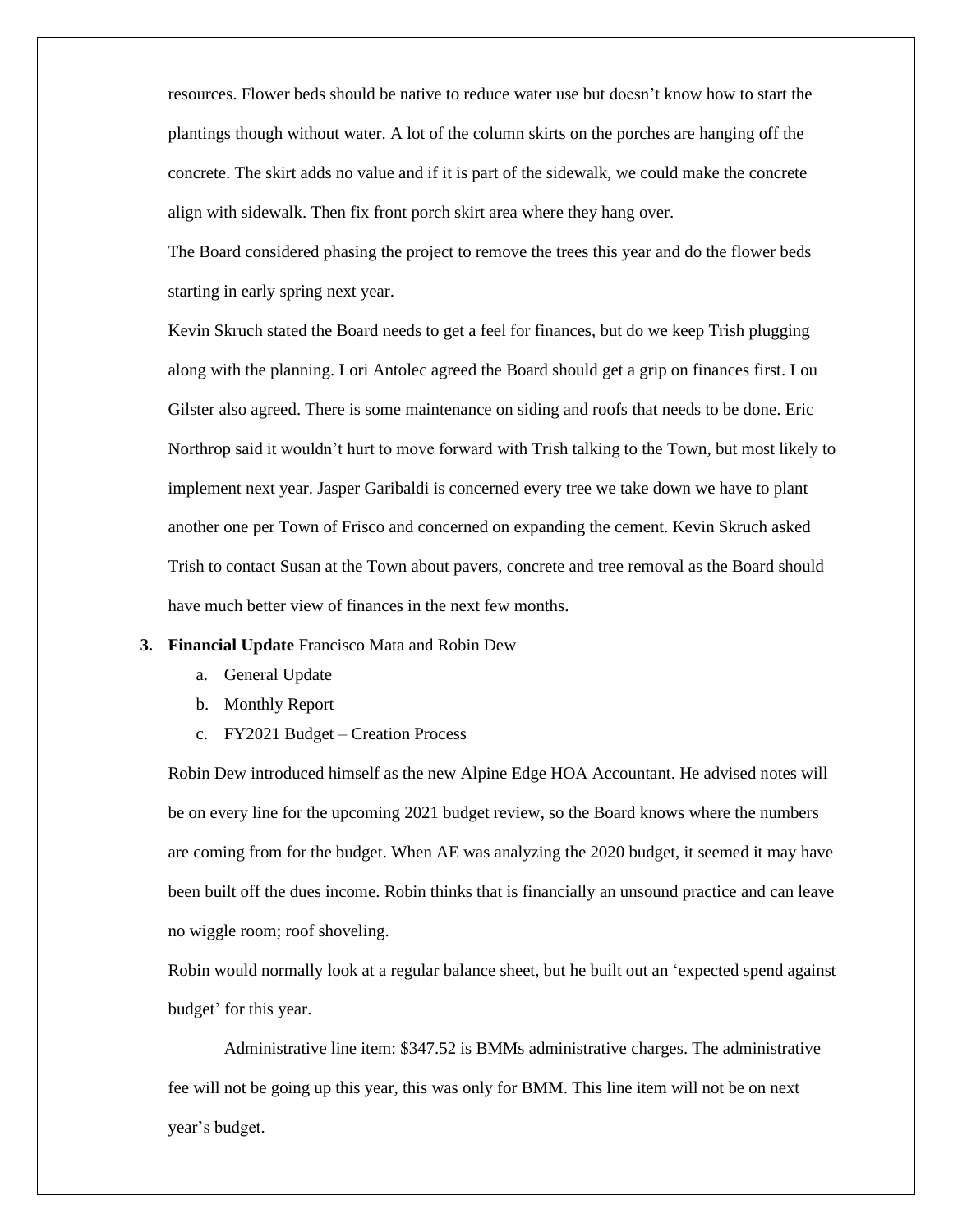AE does not bill for every time we do accounting work on Crossroads; it is only the QuickBooks fee for the software. AE broke it out for transparency to its own line item. Crossroads should be saving money against the historical for the administrative charges. NOTE: The Quickbooks fee is for the software in Crossroads' name so that if you move to another management company in the future, this software moves with Crossroads and allows for long-term financial data in one location.

The Quickbooks is a monthly licensing fee. \$35 a month for the first three months, then \$70 a month after that.

Legal line item – AE is awaiting an invoice from the lawyer, but it should be on budget. Meeting Expense line item - No meeting expense to hit this year unless COVID restrictions loosen. The line item should be back on next year though, as it is valuable for face to face meetings and the ability to address all items.

Kevin Skruch said the Board would also like to see how things break down by month also. Robin D. will go through and re-spread the budget month by month. AE does it on annual accruing for pacing of numbers, but Robin D willing to make a monthly spread. He will include monthly and YTD and annual in the monthly financial packet.

Lou Gilster asked about how AE will handle the financials if work is done in 2020 and billed in 2021 because it throws off their view. Robin D advised AE does accrual-based accounting so bills not paid until following year present properly. If work bleeds into the next year, AE will book accruals in December, so the charges hit the right fiscal year.

Crossroads will stay on calendar year, but Lou Gilster would like to possibly move the fiscal year to begin in October. Robin D said AE inherited the calendar fiscal year from BMM and the budget AE would need to research what would have to be done to possibly change the fiscal year. Francisco Mata said that it was not easy, there would need to be some journal entries to come from Crossroads' accountant. AE would need to provide them the books, see what journal entries needed to be made, the account would have to provide the journal entry numbers. Then AE would also need to add three extra months on that particular year and taxes would need to be completed in January each year instead of April. It would also require changes in the By-laws and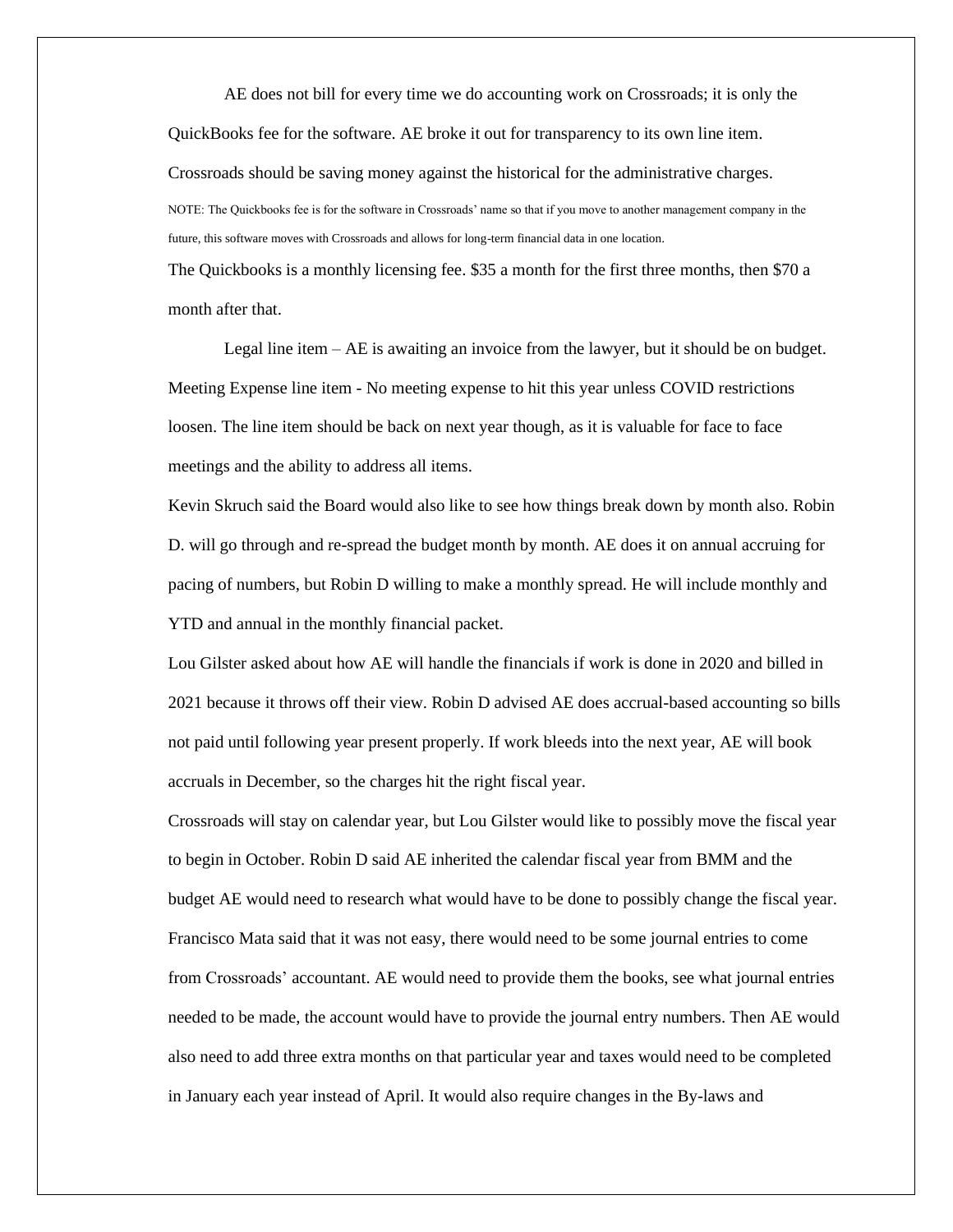Declarations. Kevin Skruch said the Board needs to get a handle on finances first, then maybe look at next year possibly.

Insurance - Is on pace, maybe anticipate \$10 above budget. Historically bi-annual and around \$14k.

Building Maintenance – AE has not received any bills yet for this line item. The Maintenance and irrigation, at this point, appears to be on target.

Landscaping – AE will probably see some overage.

Snow line items – There was nothing budgeted that would cover the roof shoveling from last winter. As of now, this is \$6,465 over budget. Robin noted this is something to note for next year to budget for, it should be in there.

Snow removal - \$700 contract a month, budgeting was poor. Lou Gilster provided back story for contract; Snow removal contract was for 17 times for someone to come out and it was probably allocated across all the months, but the snow remover came out more than 17 times. Brett Gunhus advised that this type of contract was not the norm. Usually anytime it snows above 3" in a day, the snow remover comes out. It is an exact number so could pay a little over but more snow, you are paying less. Kevin Skruch said he would like our help on snow removing contractors. Brett advised AE tries to not move in and replace all the contractors when taking on a new HOA, but we will reach out for bids now for winter 2020.

Lou Gilster spoke about Crossroads had bounced around trying various contractors, some with small equipment, others with large equipment and they have not found a happy medium.

Trash Removal - Trash was changed to monthly with Waste Management. If we continue at same pace, the costs will come in a little higher, but the increased pickups balance it out.

Cable – It is a yearly lease and the company did not increase rates this year, but we will need to contact them for accurate numbers for next budget cycle. Brett Gunhus asked if the Board wants to stay with these service contractors or change?

Kevin Skruch thinks some trash is coming from other Townhomes, but Crossroads has no cameras, so they increased pickups. They have discussed locks, enclosures, etc. Kevin said it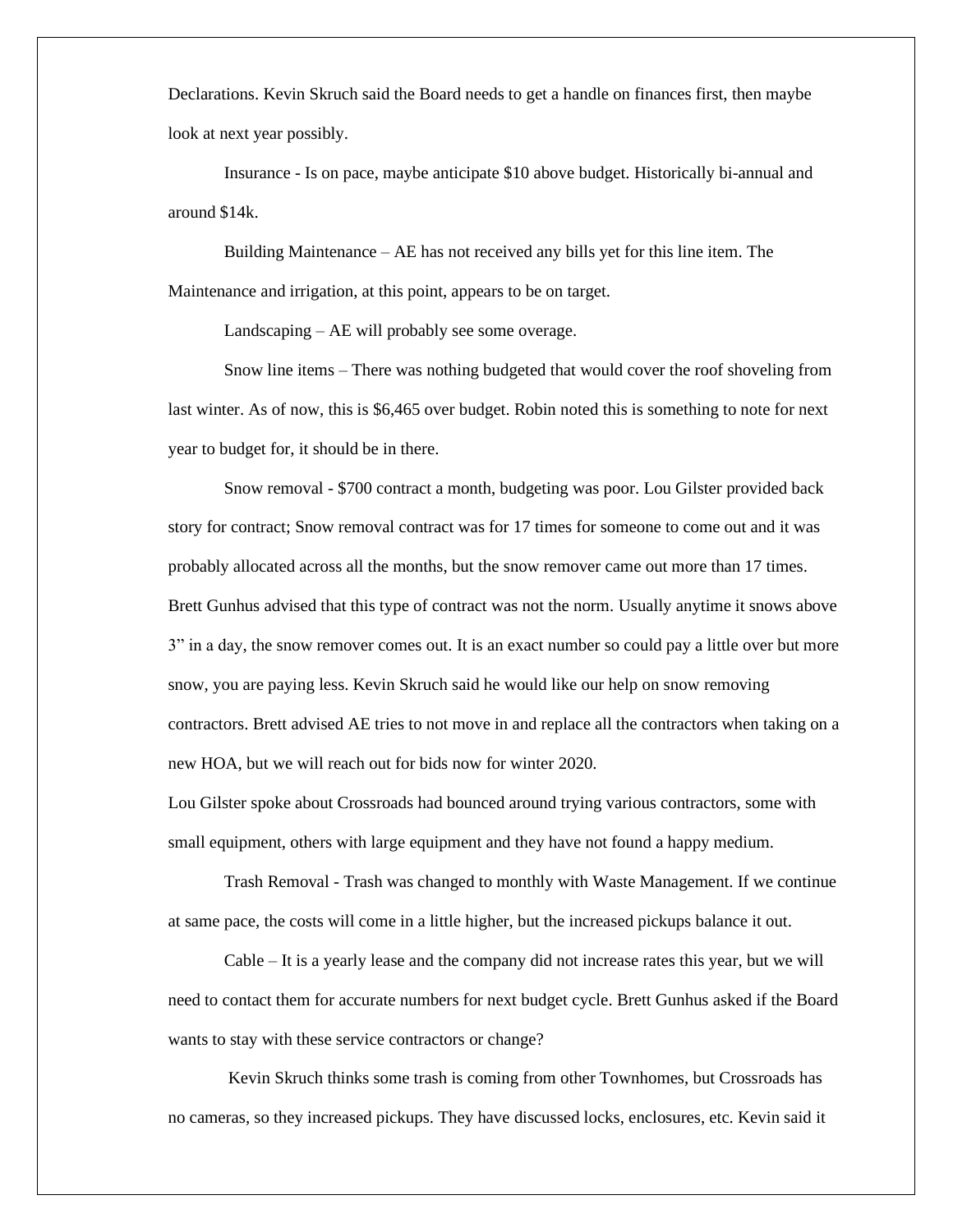should wait a couple more months to look at finances, then decide on how to address later this fall for longer solution. Eric Northrop said two times per week has helped, but it hasn't fixed it. He agrees to wait a bit to change. Lou Gilster said Ty (BMM) had set up two pick-ups a week for high season, then 1 a week on slow season, but the Board went back to two times a week. Jasper Garibaldi said paying for others' trash was not a good solution. Robin D. said AE will work with them on solutions.

Kevin Skruch asked what's the Board's feeling on the cable? Turn it over to individual owners or keep package? Lori Antolec said she could go either way; the Board should possibly do a community survey. Lou Gilster said Ty (BMM) said it was cheaper to pay the monthly fee as a package then the individual homes. Lou said he personally did not care, would just as soon do internet only. Robin D advised the Board the cable is about \$14,500 a year. Kevin Skruch said he didn't know what the pricing would be for individual. Eric Northrop pointed out what's included in the Crossroads' package is a step above having nothing at all. To have more channels, you have to upgrade it anyway.

Another point was brought up - If satellite dishes are added, there would need to be something in Declarations about the dishes. Kevin Skruch said it should be discussed in a few months. A broad survey should be done for internet, cable, etc. Brett Gunhus said AE can coordinate with the Board and have a little back and forth on ideas or items that could be added to the survey. Brett will reach out to the Board with a proposed survey to implement before the annual meeting.

Total Expenses – Robin D said he anticipated \$103k based on the budget of \$94.8k. The roof snow removal and cable were the main items contributing to the overage. This will affect Crossroads' ability to contribute to reserves because there will be a lot less that budgeted for.

Reserve study – 2018 reserve study – Robin D spoke about the \$50k painting project that was on for 2022, but now shows moved to 2023. Closing balance is just under \$90k on study. AE has June 30 at \$84k, anticipated year end a little over \$92k. but that includes all the reserves transfers. This would improve the reserve balance ahead of the anticipated 2023 expenditures. Kevin Skruch said Crossroads has not really taken care of the properties as well in last few years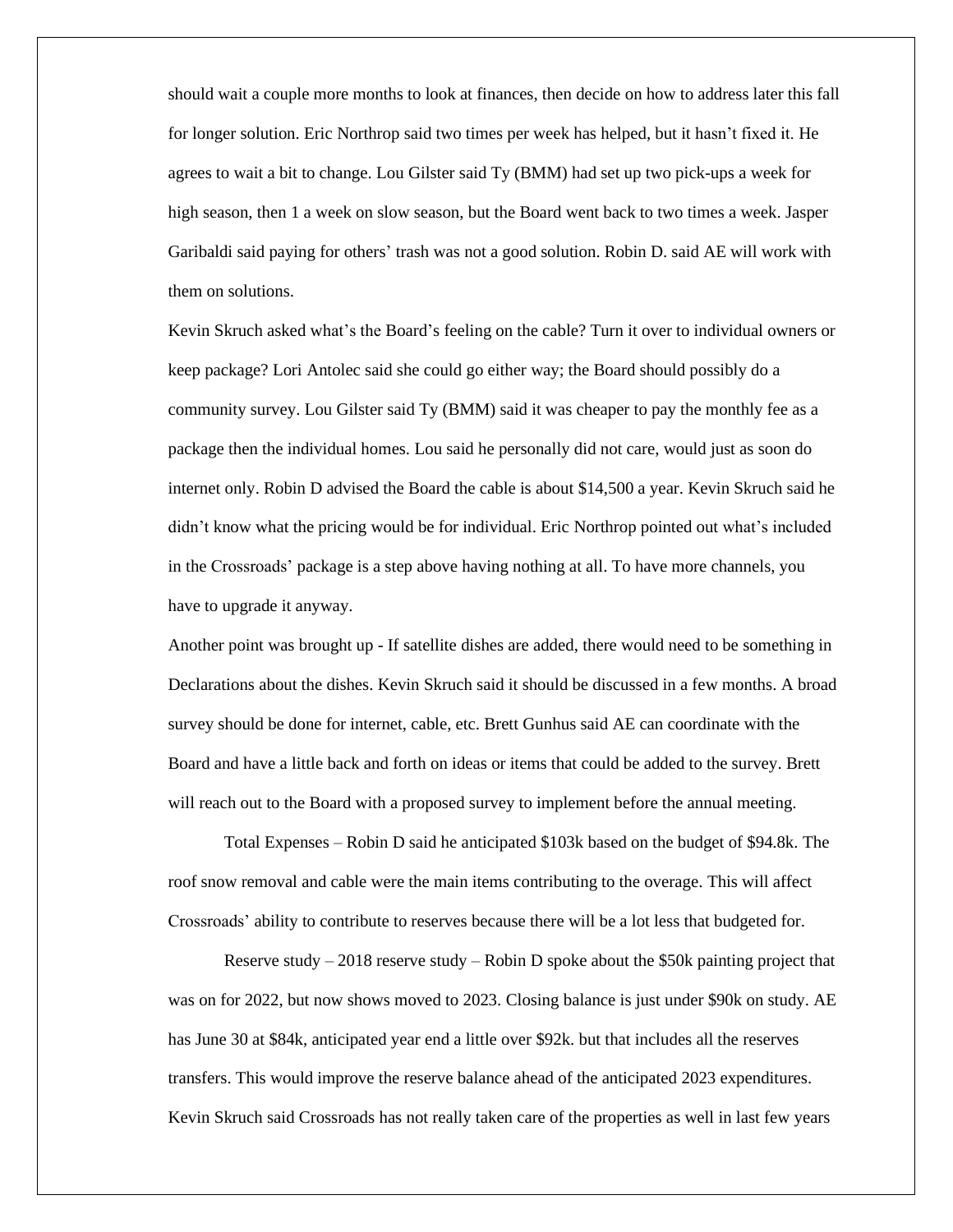that we should have. Not enough pushbacks or landscaping. Kevin said he believes the Board should get these items addressed and worry less about reserves.

Brett Gunhus said he knew Lori Antolec and a few others have roof issues that need to be addressed before winter. He has talked to a roofing contractor and he is busier than usual lately. Brett has requested that he looks at the roof issues and can offer a quote on heat tape installation at the same time. Maybe an item to consider would be heat tape next year to be budgeted into financials.

Lou Gilster said there is scheduled a big increase in 2022 to reserves. Looks like the loan may be paid off end of 2021. Eric Northrop added that the community needs good landscaping and snow; removal get community back to snuff.

Kevin Skruch asked Brett what AE's procedure is for logging maintenance. Brett said owners should reach out by email with details on any issue, preferably sending photos of the matter, and AE logs a work order in Streamline, our maintenance system. It sends it to our AE Service team, and they fix it. AE does not have a running spreadsheet to provide each month on maintenance items, but Brett said he could provide a list of standing maintenance items leading up to the annual meeting, and that Lori Antolec has a spreadsheet and she would be able to see those items crossed off the list.

Robin D pointed out a big thing to look at regarding the reserve study is it shows going into 2023 with roughly \$100K in reserves so funds will be there for the painting project scheduled. Kevin Skruch brought up the Accounts Receivable report. Robin D said four homeowners are past due. He has sent them reminders. So far it seems the issue with transitioning. Kevin doesn't want to fine anyone yet.

Lou Gilster also mentioned his copy of the reserve study has been updated to 2020, but he does not have the last couple years of expenses to track through. Francisco Mata said he can trace back through 2019 but can't go further back. Lou said 2019-20 would be fine and he will email Francisco.

NOTE: Several of the Board members had to drop off the meeting at noon.